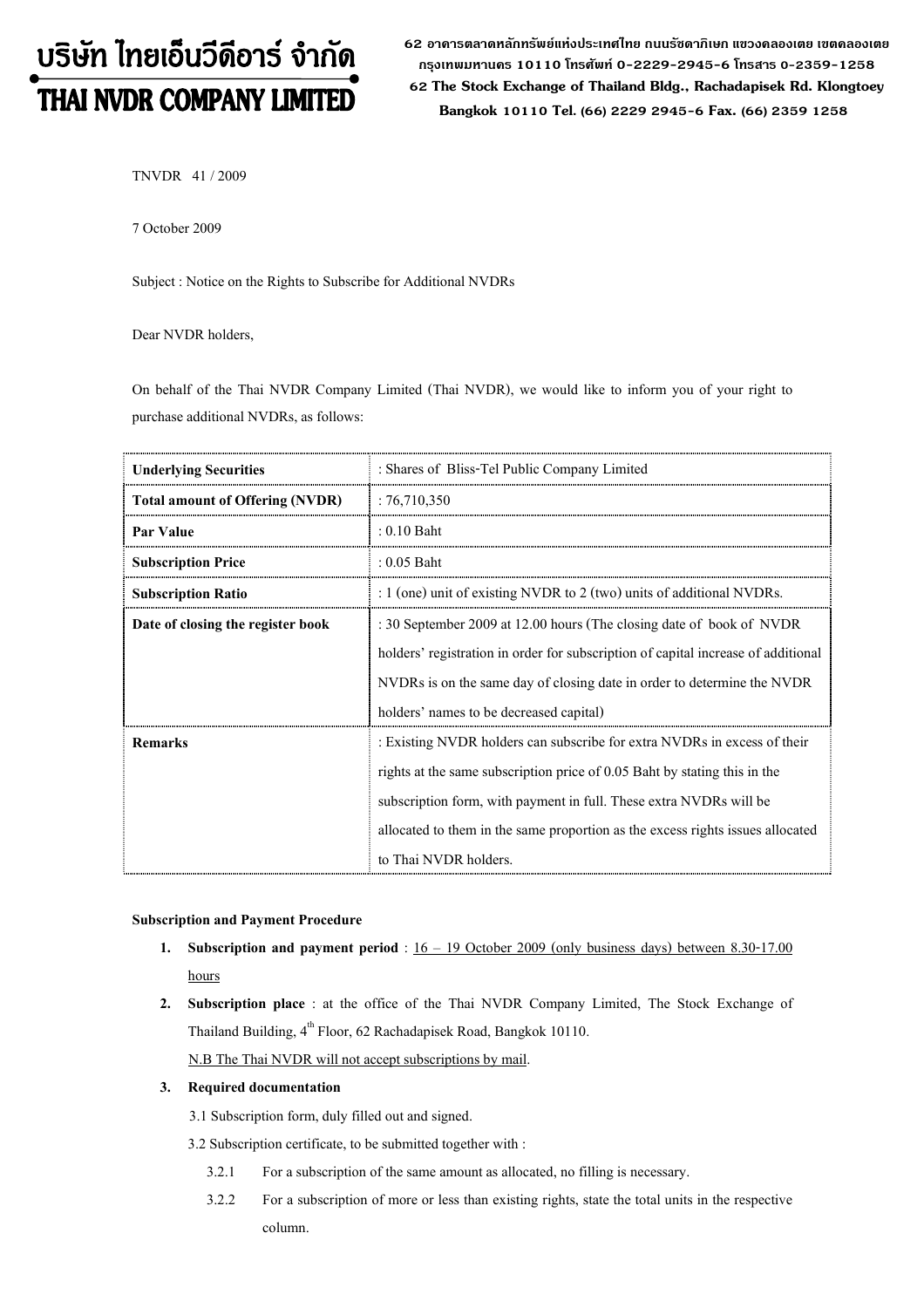#### 4. Payment

Subscription for full entitlement or less than or excess the entitlement, please make payment by one check or one cashier check which is collectable through the Bangkok Clearing House within 20 October 2009. Indicate the subscription date and make it payable to "Account for share subscription of **BLISS-TEL Public Company Limited".** 

- 5. If NVDR holders fail to exercise their rights or make a payment within the allotted time schedule, or the check or cashier check is not honored, it shall be deemed that such NVDR holders do not wish to exercise their subscription rights. Thai NVDR shall thus regard the subscription as being void.
- 6. Refund for unallotted NVDRs.

If the excess rights NVDRs were not allotted in full because the number of NVDRs subscribed for were more than the number or remaining units of NVDRs, the Thai NVDR will make a refund (without interest) to the NVDR holders by check for the unallotted NVDRs and send it by registered mail to the address that appears on the Share Register Book on the date of closing the book, within 24 days from the final day of the subscription period.

Should you need any further information, please do not hesitate to contact Account Services Unit at 02-229-2800 Ext. 2938-46.

Sincerely yours,

Thai NVDR Company Limited

Udou Dig.

(Udomwara Dechsongjarus) Group Head Post - Trade Operation The Stock Exchange of Thailand Group

Enclosure : 1. Subscription Form for NVDR Right Issues

2. Subscription Certificate